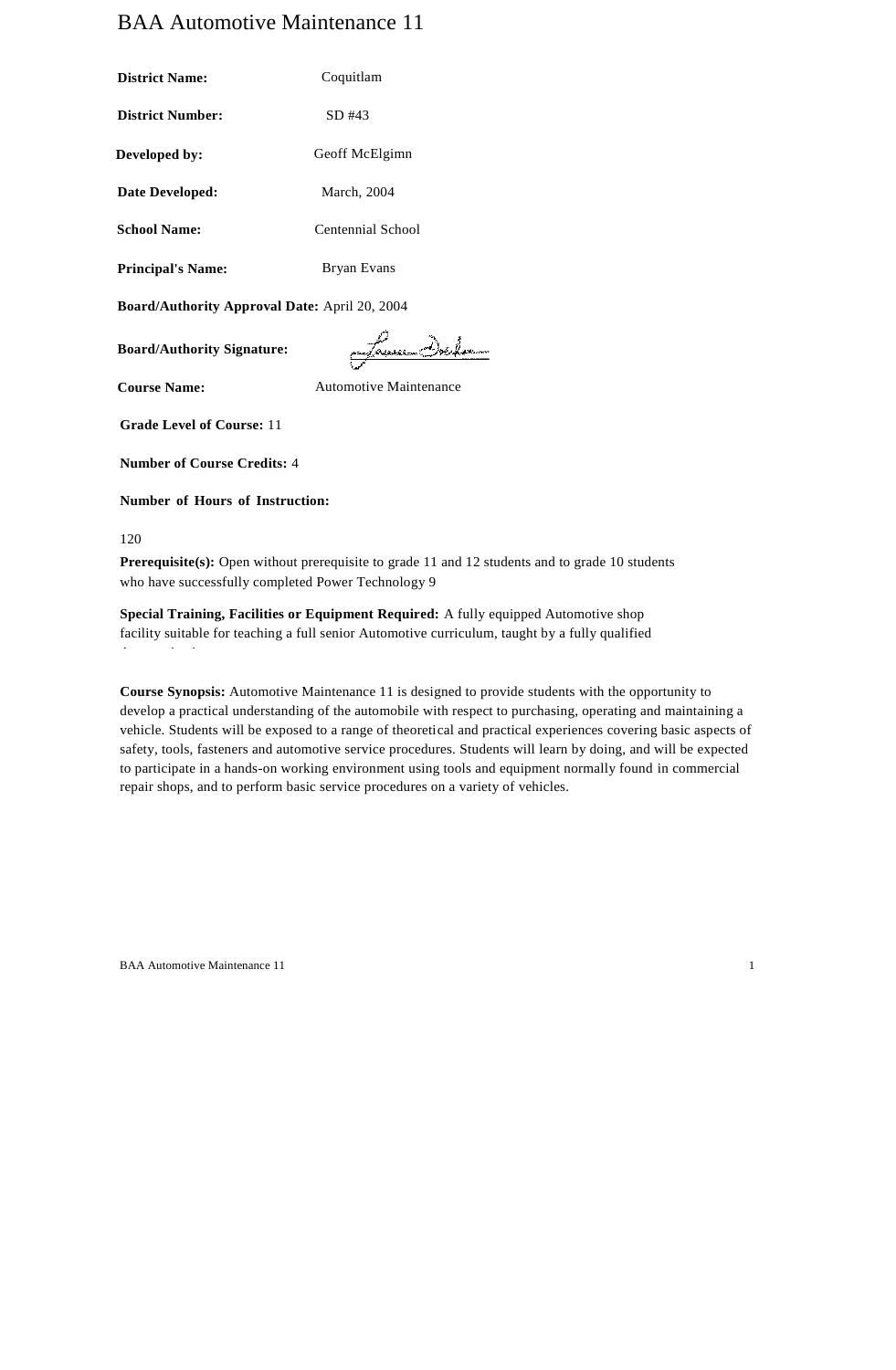**Rationale:** Students choosing to enrol in Automotive Maintenance 11 will be given the opportunity to participate in a practical way in a course which will help them to develop skills which will serve them well in the future regardless of the career path they choose. Problem solving , safety instruction, the proper use of tools, and basic mechanical troubleshooting are all general skills which will provide lifetime benefits to students, and the practical instruction specifically related to vehicle purchasing and service will be help to ensure that students become well-informed consumers.

# **Organizational Structure:**

| Unit/Topic        | Title                                                                | Time      |
|-------------------|----------------------------------------------------------------------|-----------|
| Unit 1            | Getting Started; Shop Safety, Tools, Fasteners, Service Information, | 20 hours  |
|                   | Jacking and Hoisting                                                 |           |
| Unit 2            | Mechanical Basics; Engines, Powertrain, Lubrication, Electrical      | 30 hours  |
|                   | Systems, Brakes, Suspension and Steering, Cooling System, Tires      |           |
|                   |                                                                      |           |
| Unit <sub>3</sub> | Service Procedures / Practical Shop Work                             | 50 hours  |
| Unit 4            | <b>Automobile Detailing</b>                                          | 10 hours  |
| Unit 5            | Purchasing a Car                                                     | 10 hours  |
|                   | <b>Total Hours</b>                                                   | 120 hours |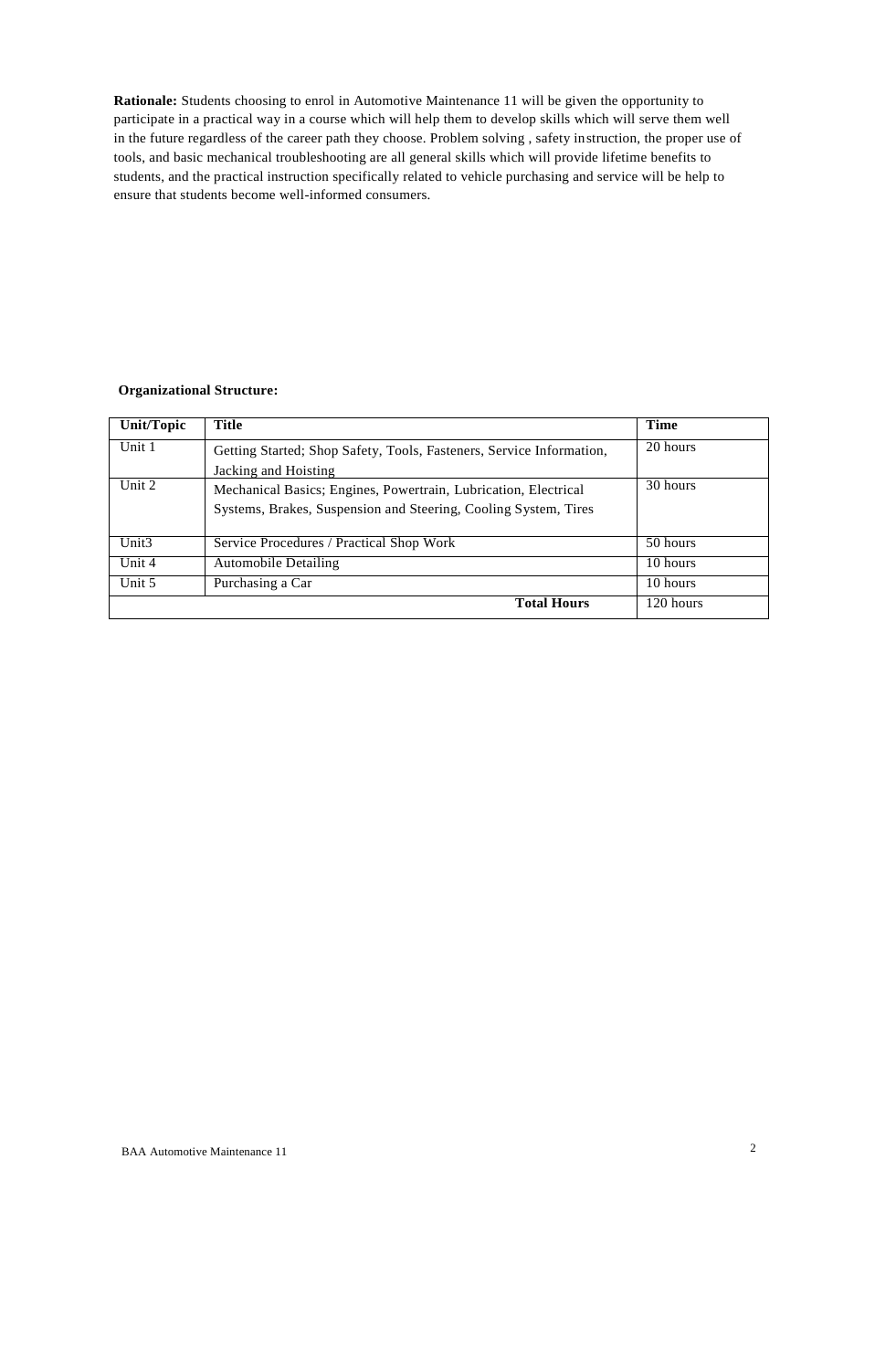#### **Unit/Topic/Module Descriptions:**

# **Unit 1:Getting Started; Shop Safety, Tools, Fasteners, Service Information, Jacking and Hoisting Time: 20 hours**

Students will be familiarized with Automotive shop safety, basic hand tools, fasteners, sources of service information, and safe jacking and hoisting procedures. These areas must be covered in detail before students are allowed to undertake any practical shop work.

#### **Curriculum Organizer: Shop Safety**

*It is expected that students will:*

• recognize and identify hazards typical to an automotive shop situation

### **Curriculum Organizer: Tools**

*It is expected that students will:*

- recognize and identify typical hand tools found in an automotive shop
- select appropriate tools for a variety of shop jobs
- use tools in an appropriate fashion
- organize and store tools properly

#### **Curriculum Organizer: Fasteners**

*It is expected that students will:*

- recognize and identify various automotive fasteners and fastening systems
- select fasteners appropriate for a range of automotive service procedures

#### **Curriculum Organizer: Service Information**

*It is expected that students will:*

• demonstrate familiarity with various sources of automotive service information including Car Care Guides, manufacturers service manuals and online or computer-based information systems

#### **Curriculum Organizer: Jacking and Hoisting**

- recognize various automotive chassis designs
- identify correct lifting points for a variety of vehicle designs
- demonstrate the set up and use of jacking and hoisting equipment in a safe and appropriate manner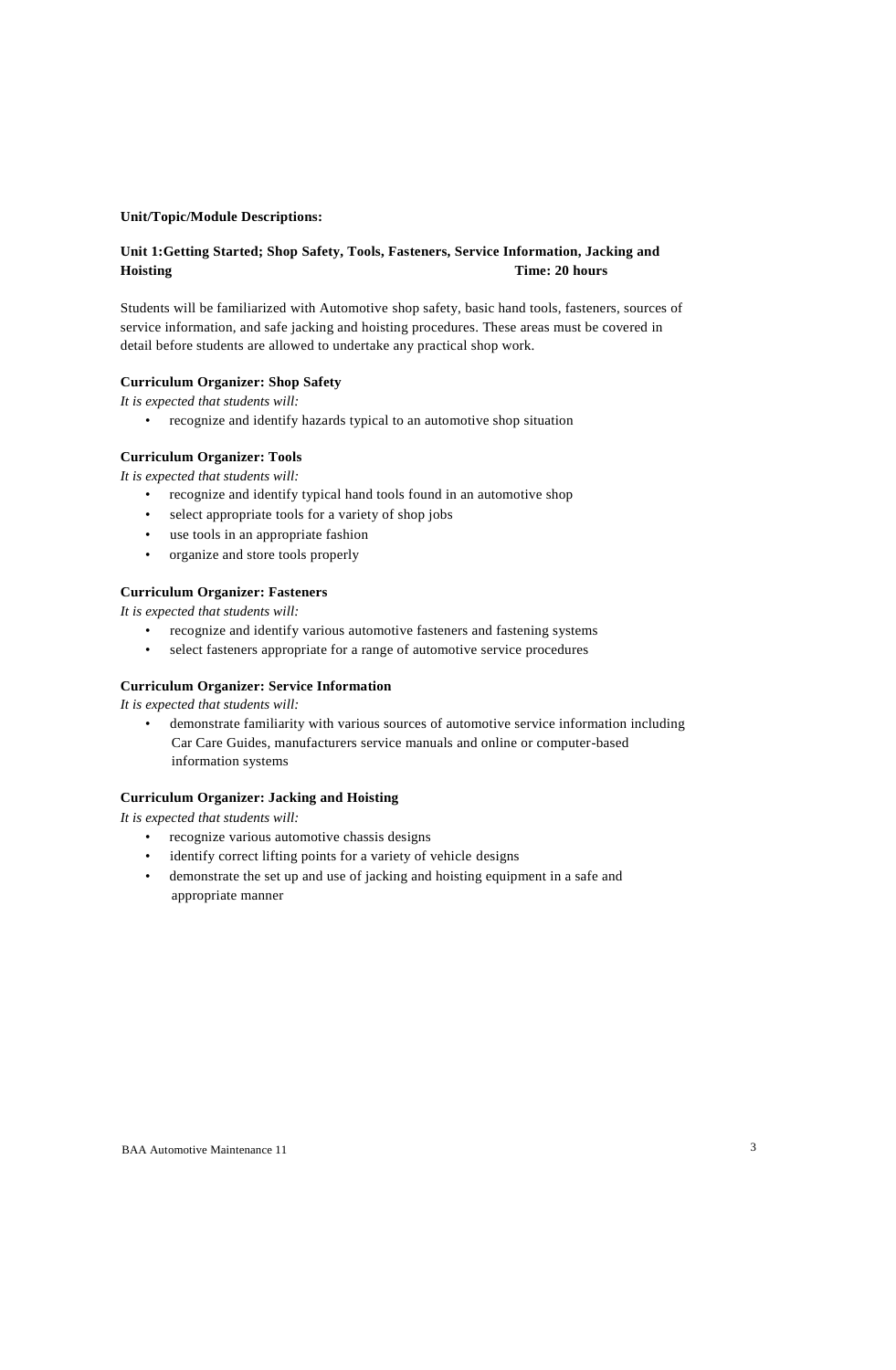# **Unit 2:Mechanical Basics; Engine, Powertrain, Lubrication, Electrical System, Brakes, Suspension and Steering, Cooling Systems, Tires Time: 30 hours**

Students will be instructed on the basic systems requiring service on cars and light trucks in preparation for practical work in the shop. Note that this instruction will be spread throughout the course and will build upon the students' growing awareness of the operation of the various systems.

#### **Curriculum Organizer: Engine**

*It is expected that students will:*

- identify the basic parts of an automotive engine
- explain the basic operating principles of an automotive engine
- recognize specific engines and engine components as they relate to basic automotive service

#### **Curriculum Organizer: Powertrain**

*It is expected that students will:*

• recognize and identify various common powertrain configurations and components found in cars and light trucks

#### **Curriculum Organizer: Lubrication**

*It is expected that students will:*

- explain the purpose of various fluids and lubricants used in automotive applications
- recognize and identify automotive fluids and lubricants
- select appropriate fluids and lubricants when servicing automotive components, and use and dispose ofthese fluids and lubricants appropriately

### **Curriculum Organizer: Electrical System**

*It is expected that students will:*

- identify basic components of the automotive electrical system
- demonstrate safe and appropriate procedures when servicing the electrical system

#### **Curriculum Organizer: Brakes**

*It is expected that students will:*

- explain the basic operation of automotive braking systems
- identify components typically found in automotive braking systems
- recognize symptoms indicating brake service is required
- describe how braking systems are inspected

#### **Curriculum Organizer: Suspension and Steering**

*It is expected that students will:*

• identify the components found in typical automotive suspension and steering systems

#### **Curriculum Organizer: Cooling System**

*It is expected that students will:*

• explain the basic operation of automotive cooling systems

BAA Automotive Maintenance 11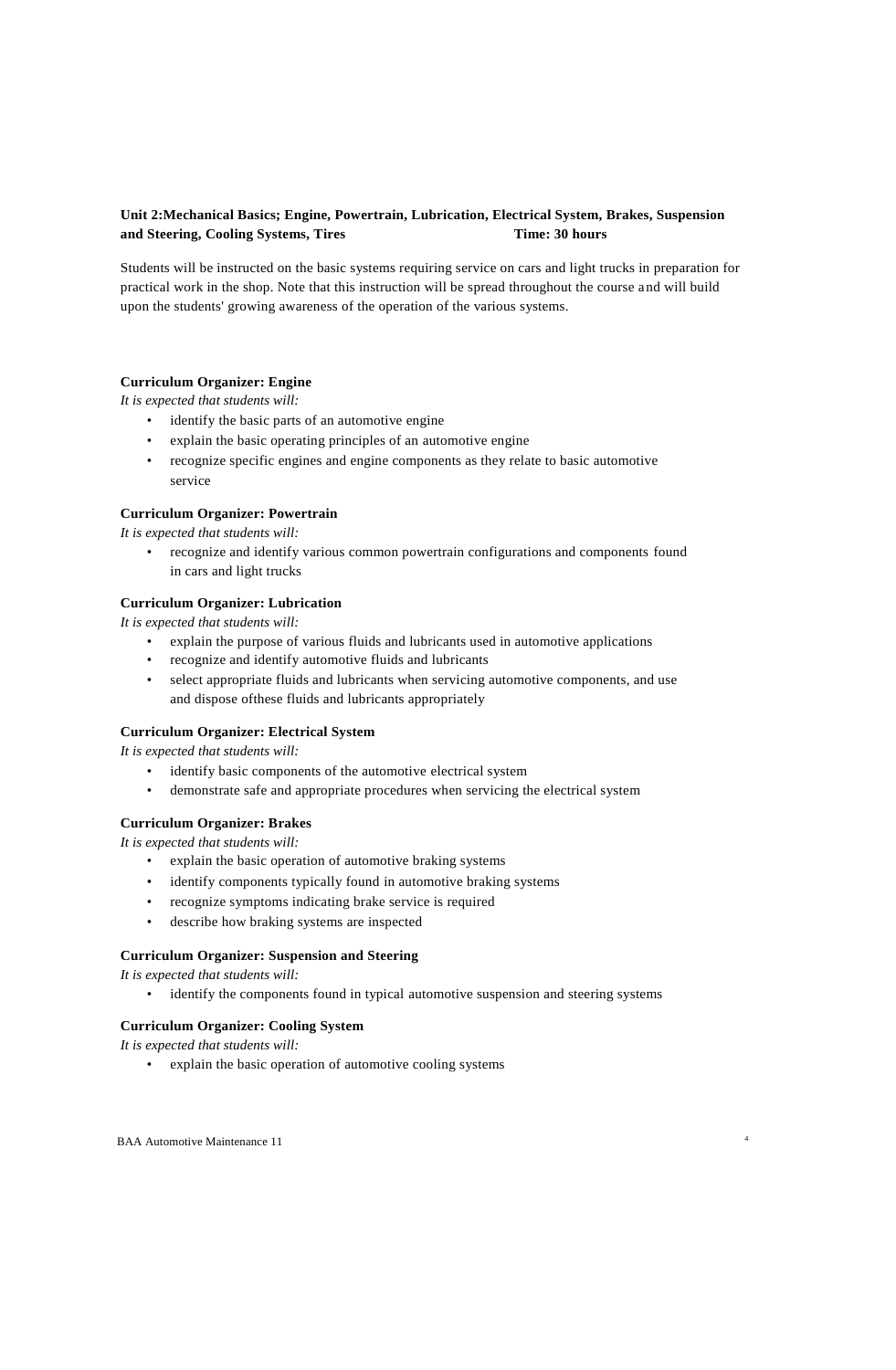- recognize symptoms indicating cooling system service is required
- demonstrate safe work procedures when performing cooling system service

# **Curriculum Organizer: Tires**

- recognize typical tire constuction and tread design
- demonstrate appropriate and safe work procedures when servicing tires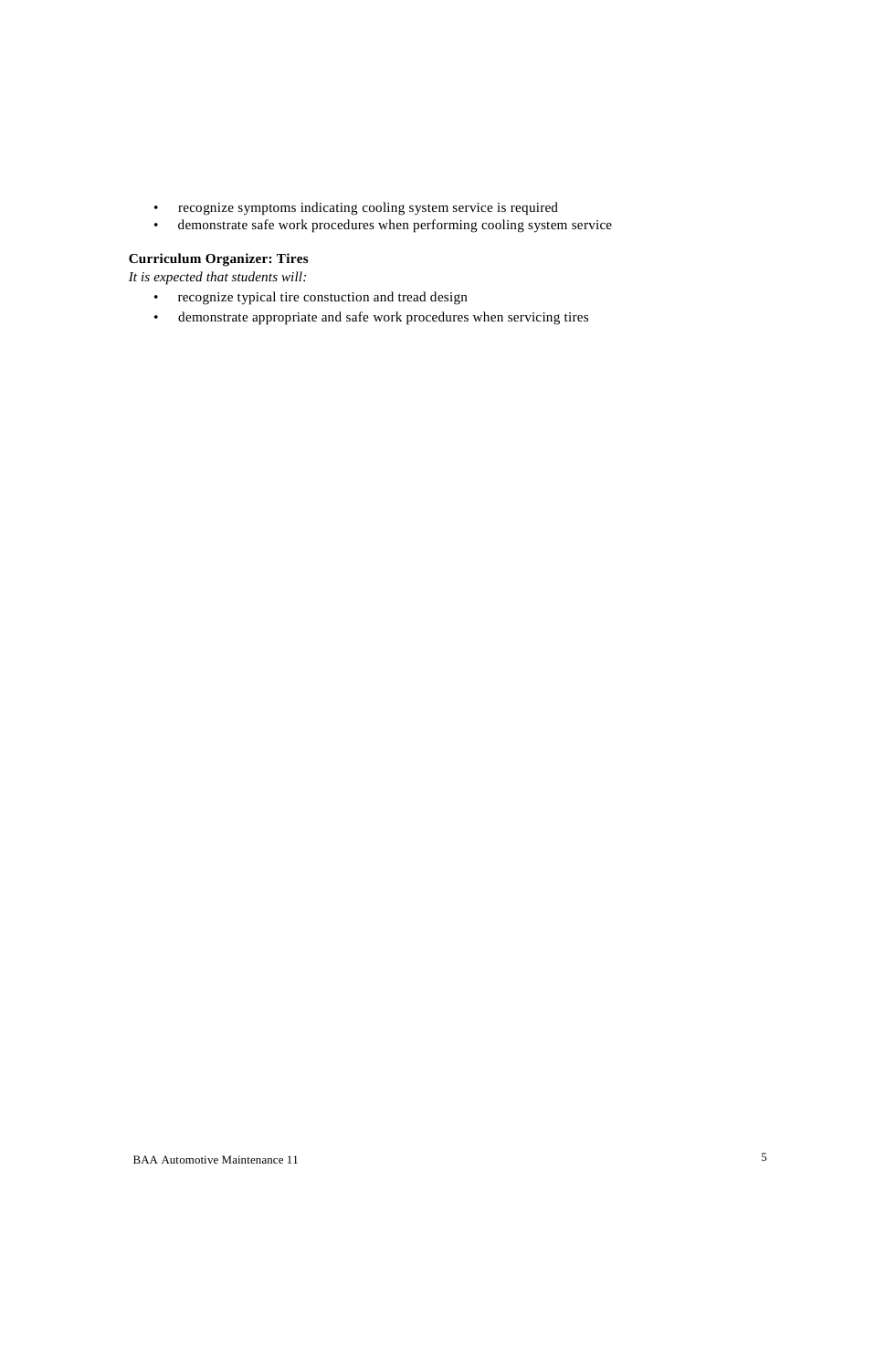#### **Unit 3: Service Procedures / Practical Shop Work Time: 50 hours**

This is the hands-on part of the course. The students will participate in live demonstrations of the procedures they will be expected to perform in the shop, and will then practice these procedures in group situations. As the students become more confident and proficient, more procedures will be demonstrated and more complex tasks will be performed.

#### **Curriculum Organizer: Service Procedures**

*It is expected that students will:*

- demonstrate skills acquired through lectures and practical demonstrations of shop service procedures
- identify appropriate service procedures to be used when presented with particular vehicle service challenges
- demonstrate familiarity with correct service procedures including the following:
	- jacking and hoisting
	- oil and lube services
		- compression testing
		- tune up
		- battery service lighting system service brake
		- inspection and service cooling system
		- inspection and service tire service and repair
		- general safety inspection

# **Curriculum Organizer: Practical Shop Work**

- demonstrate safe work procedures at all times in the shop
- demonstrate effective use of all resources made available to them while carrying out work in the shop
- apply knowledge gained through lectures, demonstrations and practical experience
- demonstrate the ability to select the correct tools and equipment for each job
- use all tools and equipment safely and properly
- recognize and identify mechanical problems with vehicles when presented with the symptoms
- exercise care and responsibility when performing service on any vehicle
- demonstrate the ability to work as part of a team
- demonstrate continuous progress in terms of development of practical skills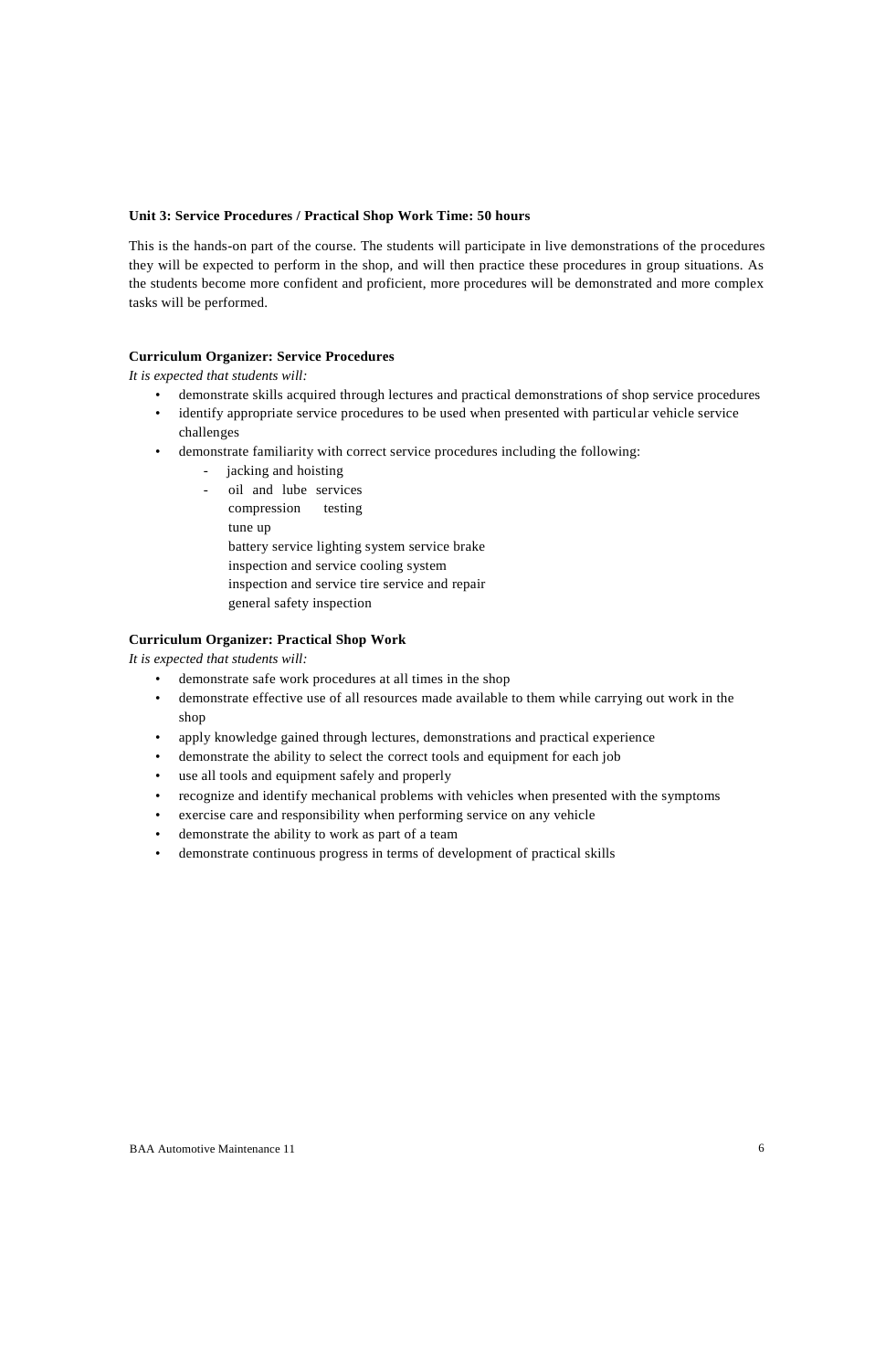# **Unit 4: Automobile Detailing Time: 10 hoars**

Students will expand their ability to maintain an automobile through instruction and demonstration covering the correct procedures to follow when cleaning and detailing a vehicle.

## **Curriculum Organizer: Washing, Polishing, Waxing**

*It is expected that students will:*

- demonstrate the ability to properly wash a vehicle using the correct tools, equipment and chemicals
- identify the correct procedure to follow to determine whether a vehicle requires polishing, waxing or both
- demonstrate the skills required to properly polish and wax a vehicle including the selection of the appropriate materials and equipment

BAA Automotive Maintenance 11 7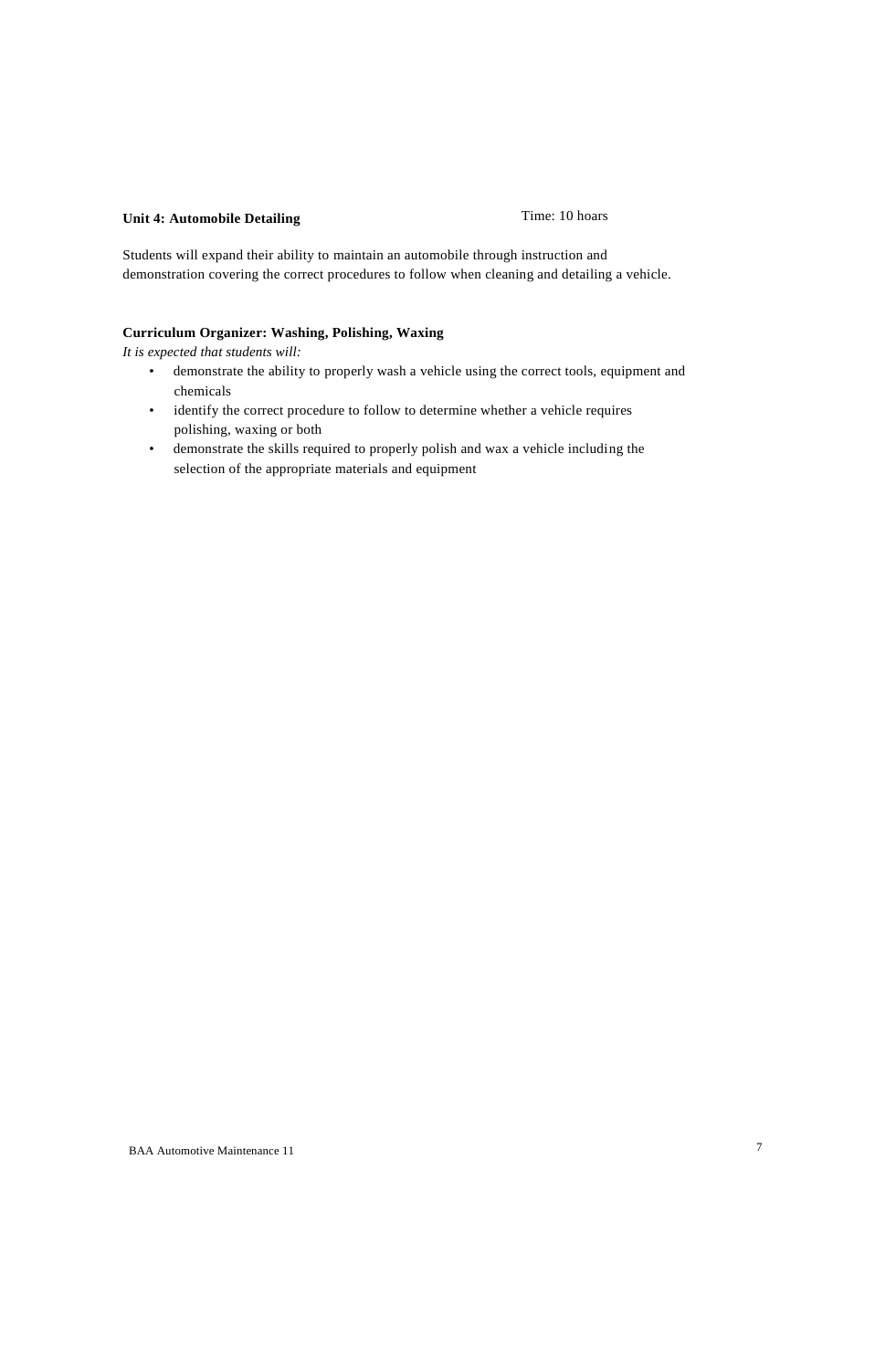# **Unit 5: Purchasing a Car Time: 10 hours**

Now that students are familiar with the various systems found in a car or light truck, they will be instructed on how to evaluate and purchase a used car. Included in this section will be information on financing and insurance.

# **Curriculum Organizer: Used Car Evaluation**

- identify various types of vehicles and compare and contrast them in terms of suitability for particular needs
- recognize possible defects commonly found in used vehicles
- demonstrate familiarity with methods of protecting themselves from fraud and misrepresentation
- demonstrate familiarity with negotiating tactics
- receive information regarding vehicle financing
- demonstrate familiarity with insurance requirements